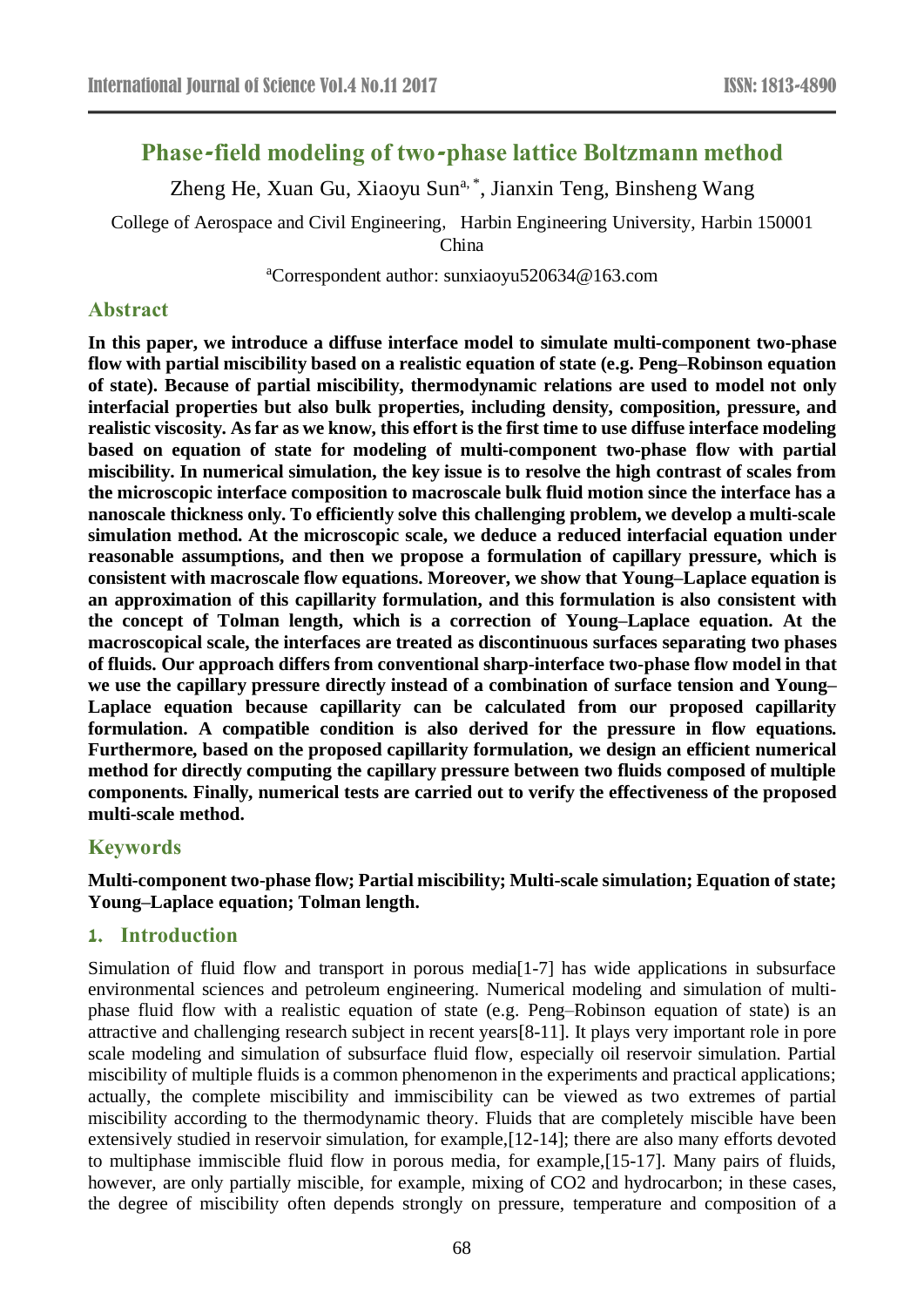mixture. An interface exists between any two immiscible or partially miscible fluids. On the interface, the molecules experience a stronger attractive pull towards the interior of the fluid body, since fluid molecules do not surround the interface molecule equally in all directions. Capillarity effect caused by this anisotropic attractive force significantly impacts the motion of multiple fluids and the shape of the liquid-gas interface. Based on thermodynamics, compositional fluid flow in porous media has been modeled and simulated successfully, for example[,\[18-20\].](http://www.sciencedirect.com/science/article/pii/S0021999116301103#br0330) However, to our knowledge, at a pore scale, multi-component two-phase fluid flow has not been modeled so far.

In this work, based on thermodynamic relations, for the first time we will introduce a diffuse interface model to simulate multi-component two-phase flow with partial miscibility based on a realistic equation of state (e.g. Peng–Robinson equation of state). In our proposed model, there may exist diffuse interfaces with nonzero thickness between two phases, and the two-phase fluids may mix in these interfaces. So this model reflects the partial miscibility that real fluids always display. Properties of partial miscible fluids are modeled by a unified form for both interfaces and bulk phases. This general framework of multi-component two-phase fluid flow is governed by mass conservation and flow equations based on a realistic equation of state and a consistent viscosity model.

#### **2. Simulation**

In the microscale interfacial model, we have proposed a direct calculation formulation for the capillary pressure of two-phase multicomponent fluids, and relations of this formulation to Young– Laplace equation and Tolman length have also been investigated in theory. Numerical results are presented in this subsection to verify theoretical results.The capillary pressure difference illustrated in [Figs.](http://www.sciencedirect.com/science/article/pii/S0021999116301103#fg0010) 1



Fig. 1. The capillary pressure difference results at different curvature radiuses.

[Figs.](http://www.sciencedirect.com/science/article/pii/S0021999116301103#fg0020) 2 illustrate the two-phase interface thickness results, which are computed by [\(4.14\).](http://www.sciencedirect.com/science/article/pii/S0021999116301103#fm0790) We can see that the interface thickness will become slightly large as the curvature radius increases, but its magnitude is only near three nanometers. This indicates the necessity of multi-scale numerical modeling and simulation for macroscopical two-phase flow.



Fig. 2. The interface thickness results at different curvature radiuses.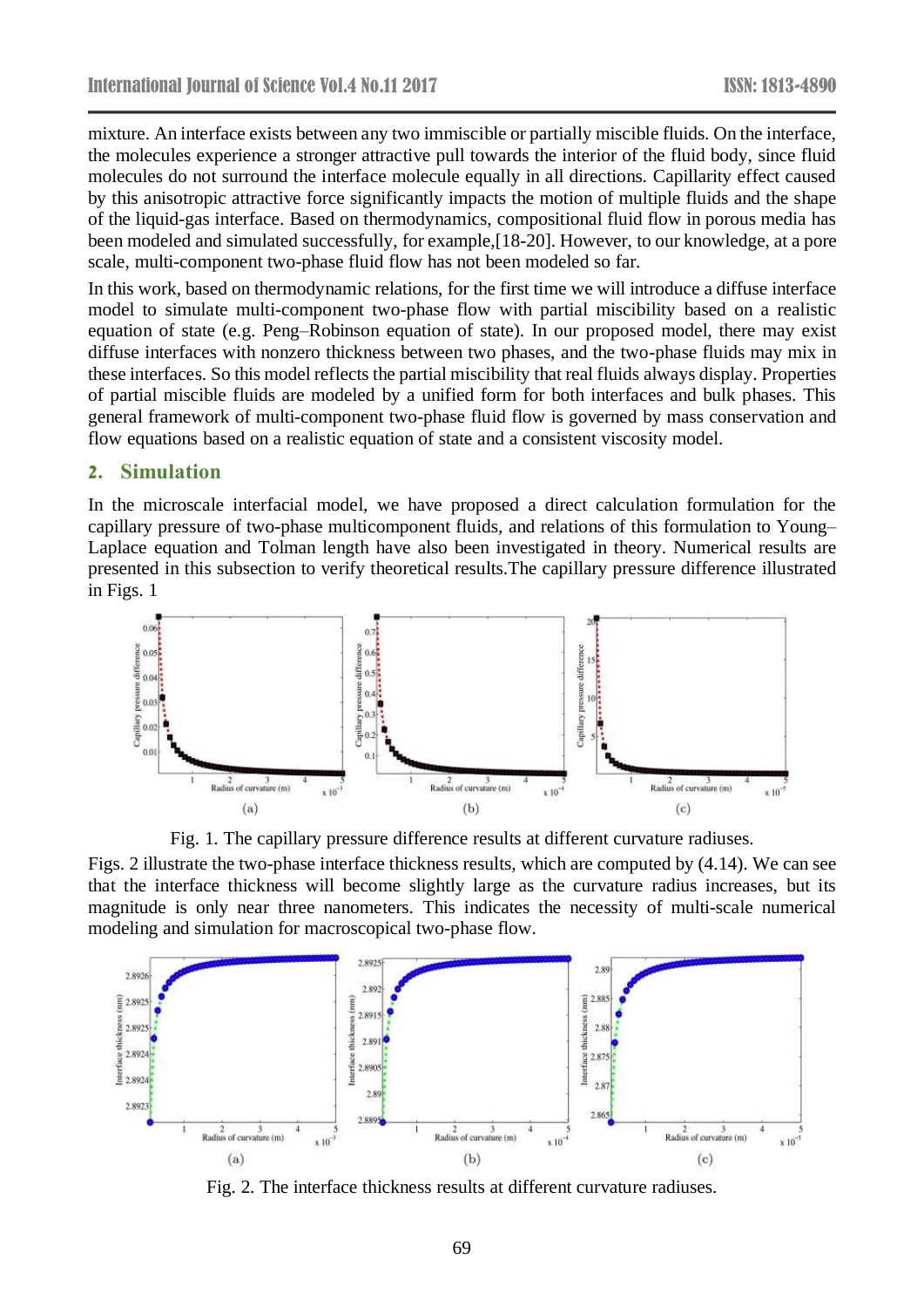The simulation domain is a horizontal layer with the square domain dimensions  $2 \text{ cm} \times 2 \text{ cm}$ . With domain being horizontal, the effect of gravity is neglected in this example. A uniform rectangular mesh with 20×20 grid cells is applied for simulating the macroscopical motion of fluids, and the noflow boundary conditions are imposed. In initial conditions, as shown in [Fig.](http://www.sciencedirect.com/science/article/pii/S0021999116301103#fg0030) 3(a), a droplet having the shape of an ellipse is located at the center of the domain. The grid of the interface is composed of 200 line segments. The simulation time is applied for the interface equation only, and it is set as 0.5 milliseconds.



Fig. 3. Droplet deformation problem in steady Stokes flow: the interface shape profiles at the initial time (a), 5th (b), 10th (c) and 20th (d) time step respectively.

The interface shape profiles at the initial time and different time steps are shown in [Figs.](http://www.sciencedirect.com/science/article/pii/S0021999116301103#fg0030) 3, and the pressure contours and velocity fields at different time steps are illustrated in [Figs.](http://www.sciencedirect.com/science/article/pii/S0021999116301103#fg0040) 4and [Figs.](http://www.sciencedirect.com/science/article/pii/S0021999116301103#fg0050) 5.



Fig. 4. Droplet deformation problem in steady Stokes flow: the pressure contours at the 1th (a), 5th (b), 10th (c) and 20th (d) time step respectively.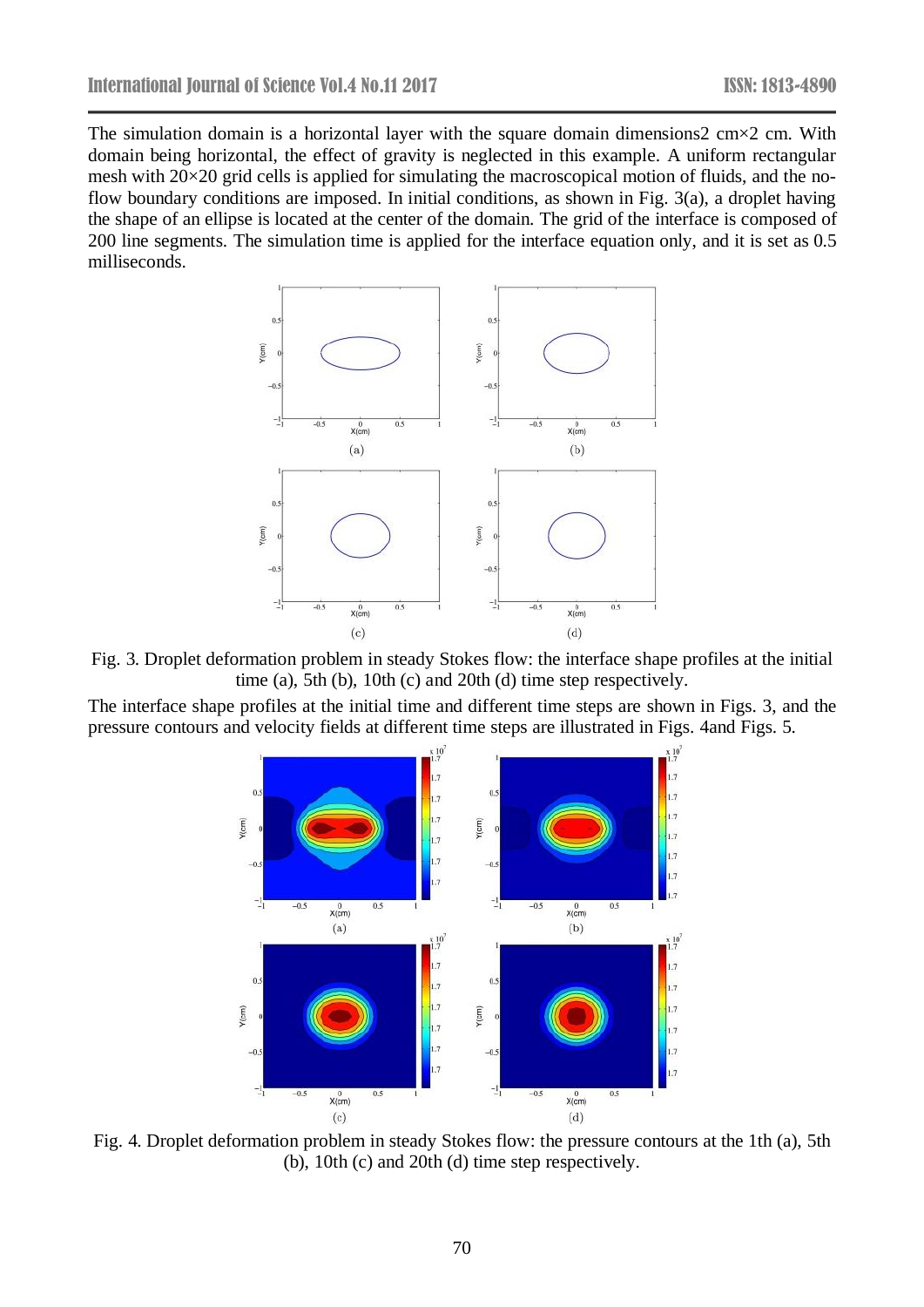

Fig. 5. Droplet deformation problem in steady Stokes flow: the flow quivers (left column), magnitude contours of X-direction velocity component (center column), and magnitude contours of Y-direction velocity component (right column) at the 1th (top row), 10th (center row), and 20th (bottom row) time step respectively.



Fig. 6. Droplet deformation problem in unsteady flow: the interface shape profiles at the initial time (a), 5th (b), 10th (c), 15th (d), 25th (e) and 30th (f) time step respectively.

In initial conditions, the velocity is taken to be zero everywhere, and the initial interface position is the same to the problem in the subsection [5.2,](http://www.sciencedirect.com/science/article/pii/S0021999116301103#se0150) which is also shown in [Fig.](http://www.sciencedirect.com/science/article/pii/S0021999116301103#fg0060) 6(a). The grid of the interface is composed of 200 line segments. The simulation time is 0.21 seconds. The time step size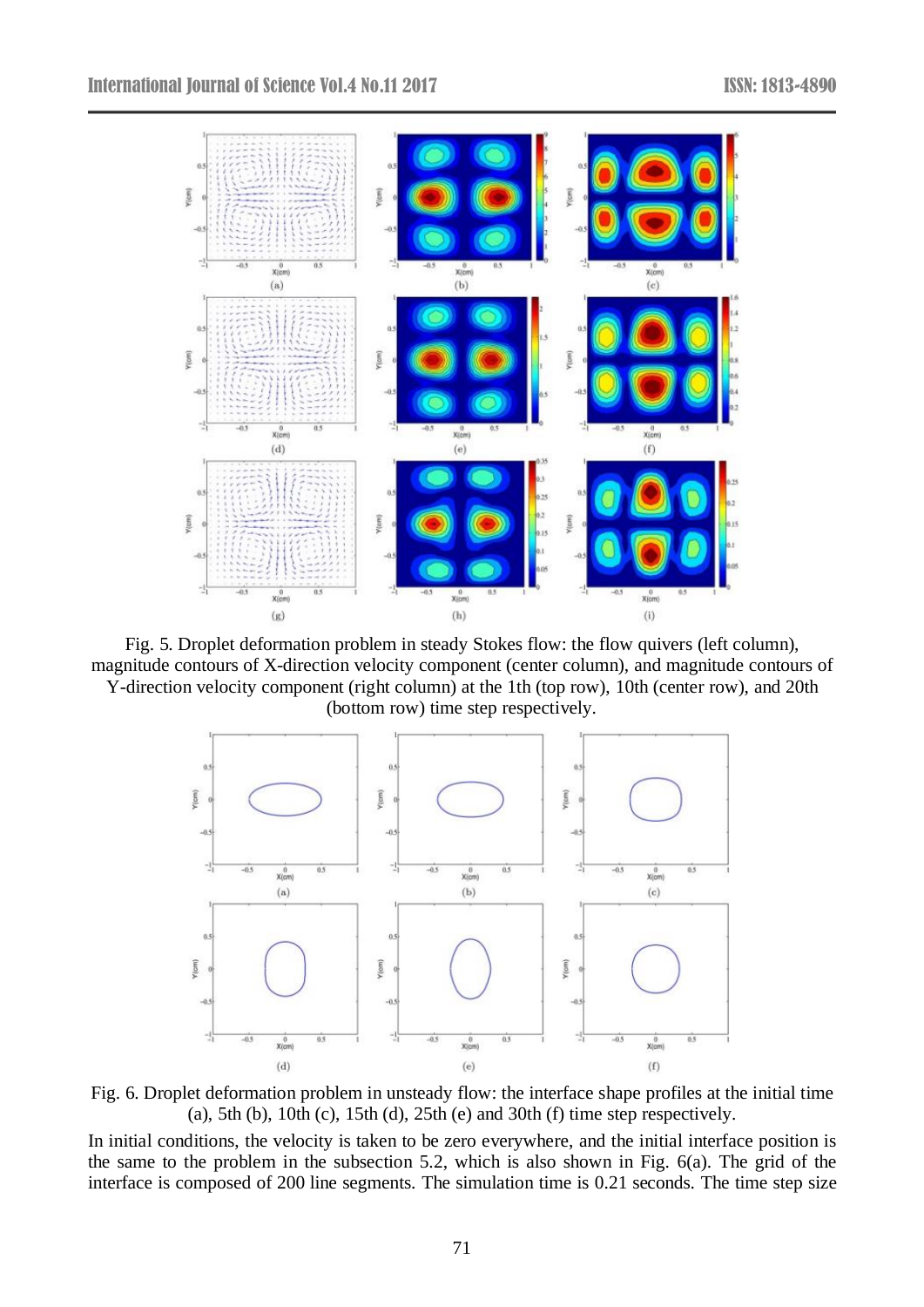is uniformly taken to be 0.007 seconds; that is, we use 30 time steps for this simulation. These time settings are applied for both the interface equation and Navier–Stokes equations.

The interface shape profiles at the initial time and different time steps are shown in [Figs.](http://www.sciencedirect.com/science/article/pii/S0021999116301103#fg0060) 6, while the pressure contours and velocity fields at different time steps are illustrated in [Figs.](http://www.sciencedirect.com/science/article/pii/S0021999116301103#fg0070) 7and [Figs.](http://www.sciencedirect.com/science/article/pii/S0021999116301103#fg0080) 8 respectively.



Fig. 7. Droplet deformation problem in unsteady flow: the pressure contours at the 1th (a), 5th (b), 10th (c), 15th (d), 25th (e) and 30th (f) time step respectively.

The simulation domain is a vertical layer with the domain dimensions 9 mm×9 mm. This domain is divided by a uniform rectangular mesh with 30×30 grid cells. The no-flow boundary conditions are used for the Navier–Stokes equations. In the initial conditions, the velocity is taken to be zero everywhere, and the initial interface is a circle, which is shown i[nFig.](http://www.sciencedirect.com/science/article/pii/S0021999116301103#fg0090) 9(a). The grid of the interface is composed of 1000 line segments. The simulation time is 60 milliseconds.



Fig. 8. Droplet deformation problem in unsteady flow: the flow quivers (left column), magnitude contours of X-direction velocity component (center column), and magnitude contours of Ydirection velocity component (right column) at the 5th (the first row), 15th (the second row), 25th (the third row), and 30th (the last row) time step respectively.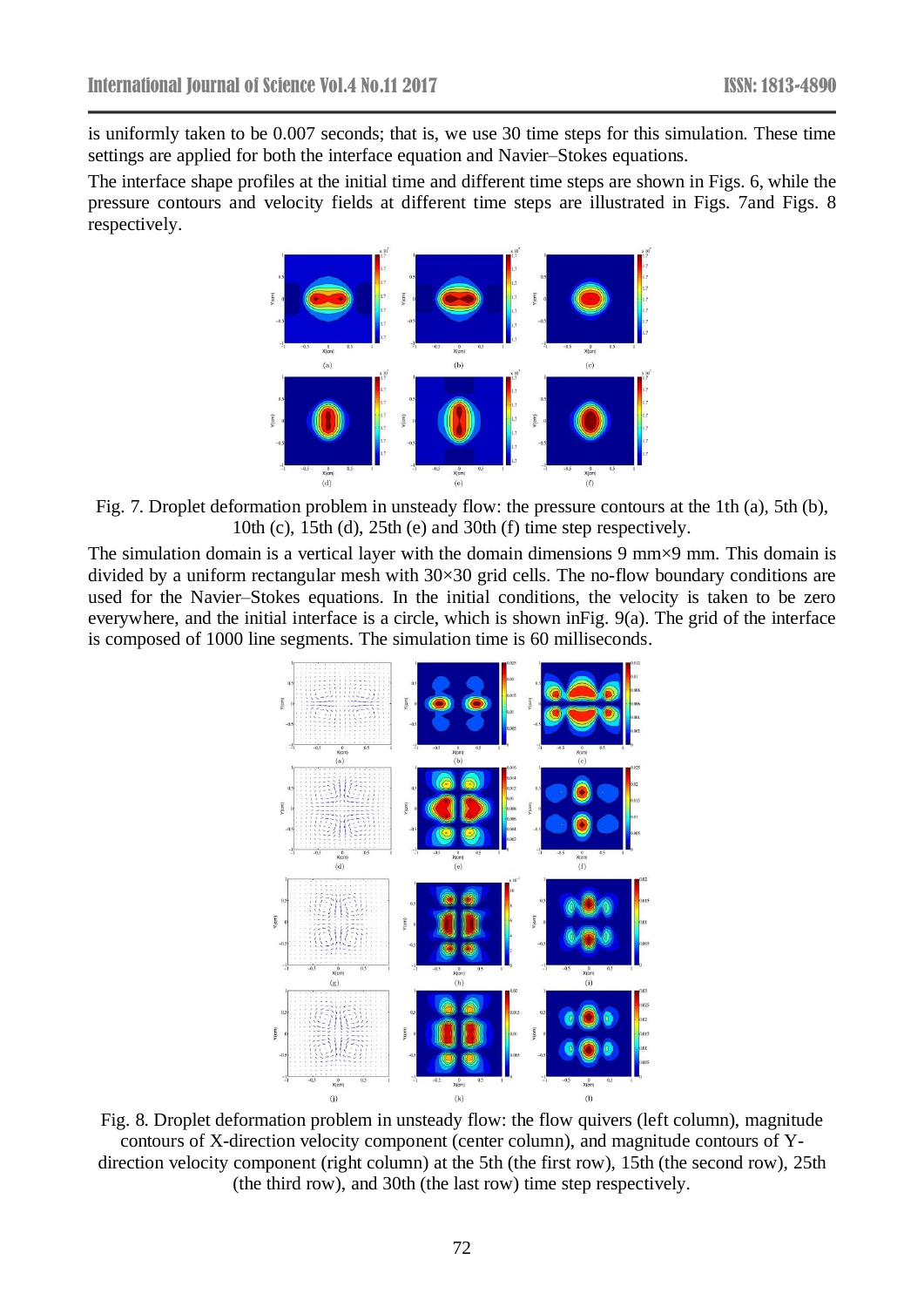

Fig. 9. Bubble rising problem: the bubble interface shape profiles at the initial time (a), 20th (b), 30th (c), 45th (d), 65th (e) and 80th (f) time step respectively.



Fig. 10. Bubble rising problem: the pressure contours at the 1th (a), 20th (b), 30th (c), 45th (d), 65th (e) and 80th (f) time step respectively.

[Figs.](http://www.sciencedirect.com/science/article/pii/S0021999116301103#fg0110) 11 show the velocity fields and magnitude contours of velocity components at different time steps, respectively.From [Figs.](http://www.sciencedirect.com/science/article/pii/S0021999116301103#fg0100) 10, we can see that although the gravity has effect on the pressure fields, the pressures are also close to the bulk-phase pressure 170 bar, and thus, the phase splitting exists stably in this multi-component mixture.

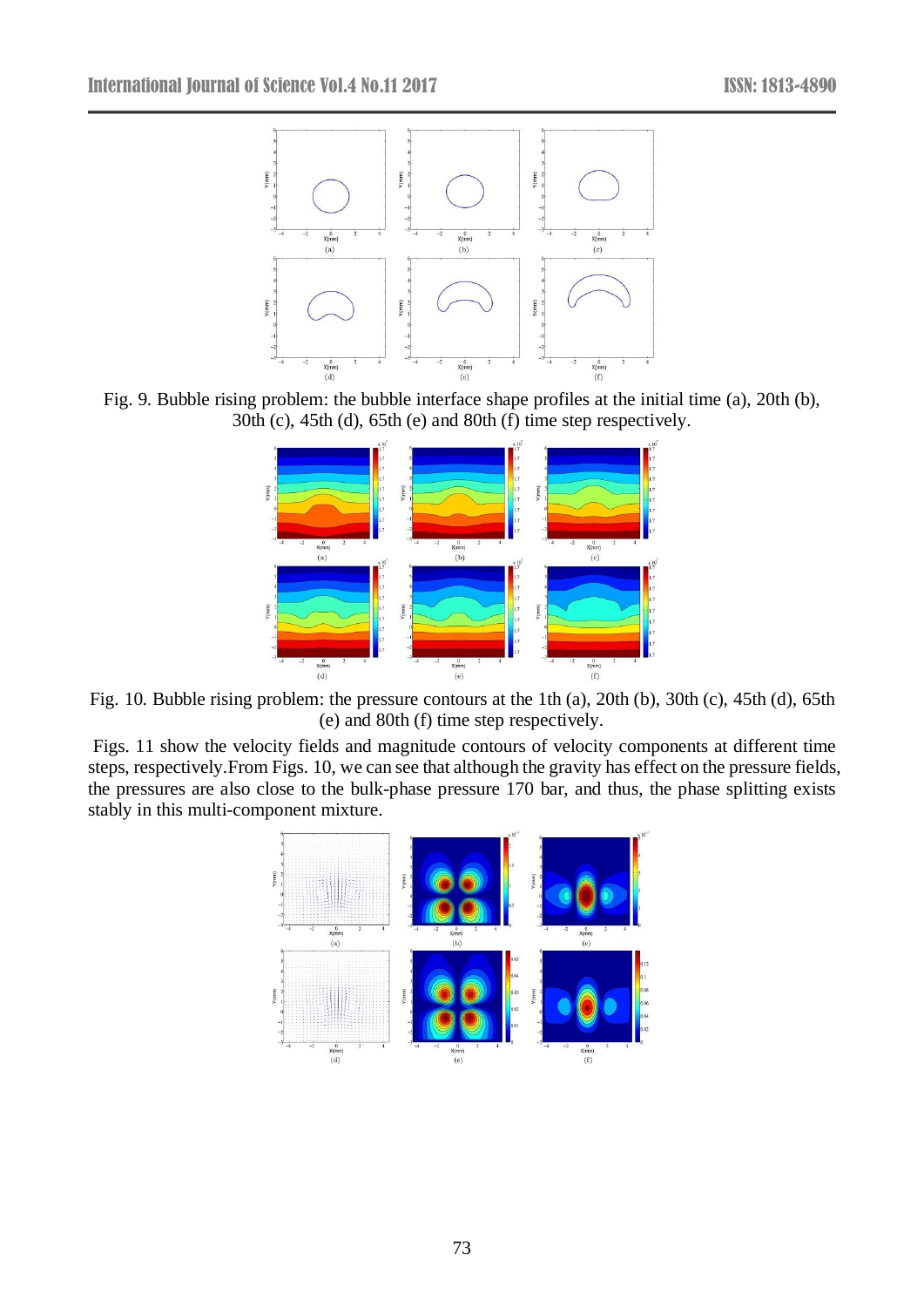

Fig. 11. Bubble rising problem: the flow quivers (left column), magnitude contours of X-direction velocity component (center column), and magnitude contours Y-direction velocity component (right column) at the 1th (the first row), 30th (the second row), 65th (the third row), and 80th (the last row) time step respectively.

# **3. Conclution**

A diffuse interface model has been introduced to simulate multi-component two-phase flow with partial miscibility based on a realistic equation of state (e.g. Peng–Robinson equation of state) and a consistent viscosity model. In order to simulate this model problem, we develop a multi-scale simulation method, which can resolve the scale contrast between the nanoscale interface and macroscale bulk fluid motion. In the macroscale flow, two fluids are separated by the sharp interfaces, and the capillary pressure is straightforwardly incorporated into Navier–Stokes equations instead of a combination of surface tension and Young–Laplace equation. A compatible condition is also derived for the pressure in flow equations. In the microscopic interface, in order to establish the coupling relation with macroscale flow equations, we deduce a formulation of capillary pressure from a reduced interfacial equations. Moreover, Young–Laplace equation is viewed as an approximation of this capillarity formulation, and this formulation also matches the concept of Tolman length. For numerical methods, the front-tracking method is applied to simulate the macroscale fluid flow, and based on the proposed capillary pressure formulation, we propose an efficient numerical method for directly computing the capillary pressure between two fluids composed of multiple components. Numerical results are provided to verify the effectiveness of the proposed multi-scale method.

# **Acknowledgements**

This work is supported by the National Natural Science Foundation of China(No. 11602066)and the National Science Foundation of Heilongjiang Province of China (QC2015058 and 42400621-1- 15047), the Fundamental Research Funds for the Central Universities.

# **References**

- [1] C. Dawson, S. Sun, M.F. Wheeler Compatible algorithms for coupled flow and transport Comput. Methods Appl. Mech. Eng., 193 (2004), pp. 2565–2580
- [2] V.J. Ervin, E.W. Jenkins, S. Sun Coupled generalized non-linear stokes flow with flow through a porous medium SIAM J. Numer. Anal., 47 (2) (2009), pp. 929–952
- [3] V. Girault, S. Sun, M.F. Wheeler, I. Yotov Coupling discontinuous Galerkin and mixed finite element discretizations using mortar finite elements SIAM J. Numer. Anal., 46 (2) (2008), pp. 949–979
- [4] J. Moortgat, S. Sun, A. Firoozabadi Compositional modeling of three-phase flow with gravity using higher-order finite element methods Water Resour. Res., 47 (2011), Article W05511
- [5] S. Sun, M.F. Wheeler Symmetric and nonsymmetric discontinuous galerkin methods for reactive transport in porous media SIAM J. Numer. Anal., 43 (1) (2005), pp. 195–219